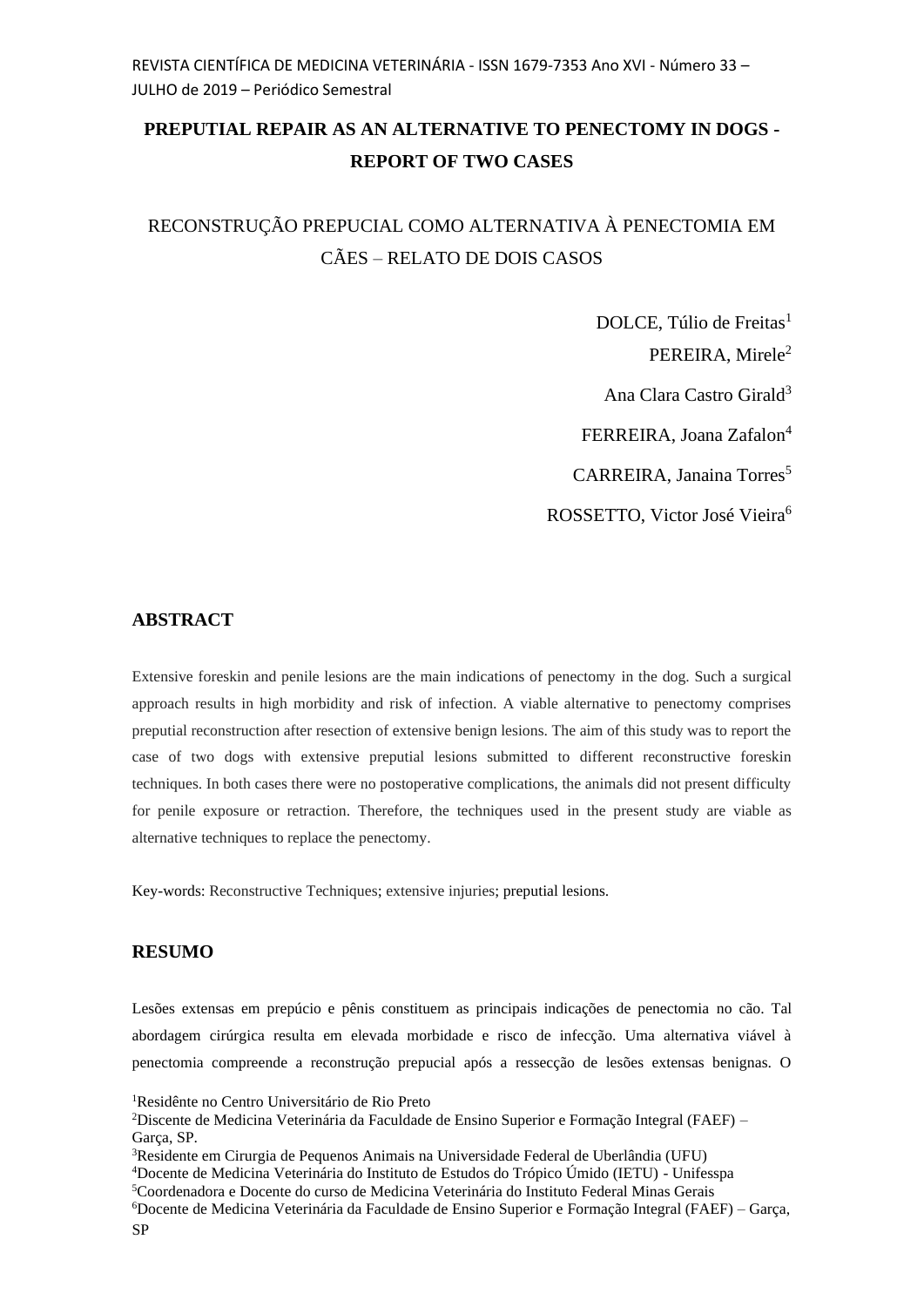objetivo deste estudo foi relatar o caso de dois cães com lesões prepuciais extensas, submetidos a diferentes técnicas reconstrutivas de prepúcio. Nos dois casos não foram verificadas complicações pósoperatórias, os animais não apresentaram dificuldade para exposição ou retração peniana. Diante disso, as técnicas utilizadas no presente estudo são viáveis como técnicas alternativas em substituição à penectomia.

Palavras-chave: Técnicas reconstrutivas; lesões extensas; lesões prepuciais.

#### **INTRODUCTION**

Reconstructive plastic surgery in veterinary medicine is performed primarily to repair anatomical defects secondary to trauma, and to correct or improve congenital and acquired abnormalities (PAVLETIC et al., 2010; GAVIOLI et al., 2014).

Extensive lesions in the prepuce and penis are the main indications of penectomy in dogs (MARTINS et al., 2015). The resection of penis, however, is usually associated to prescrotal urethrostomy, which can cause post-surgical complications and consequently reduces quality of life and survival time of the affected animals (GROSSMAN & BALTZER, 2012; GAVIOLI et al., 2014; MARTINS et al., 2015). The main surgical complications of penectomy associated to prescrotal urethrostomy include hemorrhage, suture dehiscence, urethral stenosis, and local tumor recurrence in oncological patients (GAVIOLI et al., 2014; MARTINS et al., 2015).

An alternative to penectomy, rarely performed in dogs, consists of preputial repair after the resection of extensive lesions (BURROW et al., 2011). According to the literature, many reconstructive techniques are described with satisfactory results for the treatment of preputial lesions, characterized by tissue healing without postoperative complications (GROSSMAN & BALTZER, 2012; MARTINS et al., 2015).

The aim of this study was to report the case of two dogs with extensive preputial lesions, both submitted to different reconstructive techniques using subcutaneous pedicled flap.

**CASE REPORTS** Case Report 1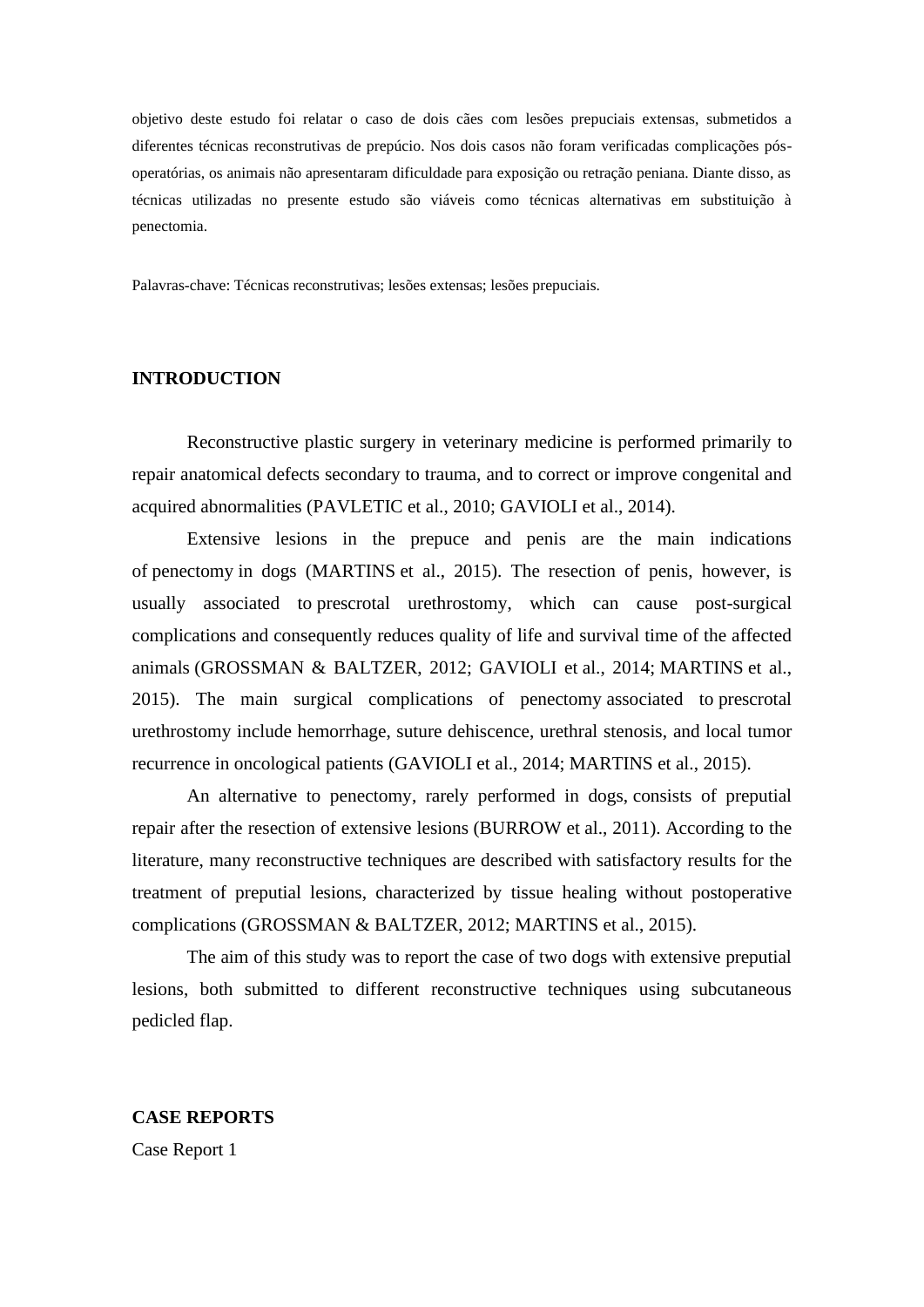A seven years-old mongrel dog was attempted for evaluation with a nodule of 1.5 cm in diameter in the ventral edge of the preprucial ostium (Figure 1 A). The cytopathologic examination was suggestive of a malignant neoplastic lesion. Due to



this, it was performed the surgical approach for the resection of the lesion and posterior preputial repair.

Figure 1: Dog with a preputial lesion submitted to reconstructive surgery. A) Note the lesion involving the preputial ostium (circumscribed line). B) After excision of the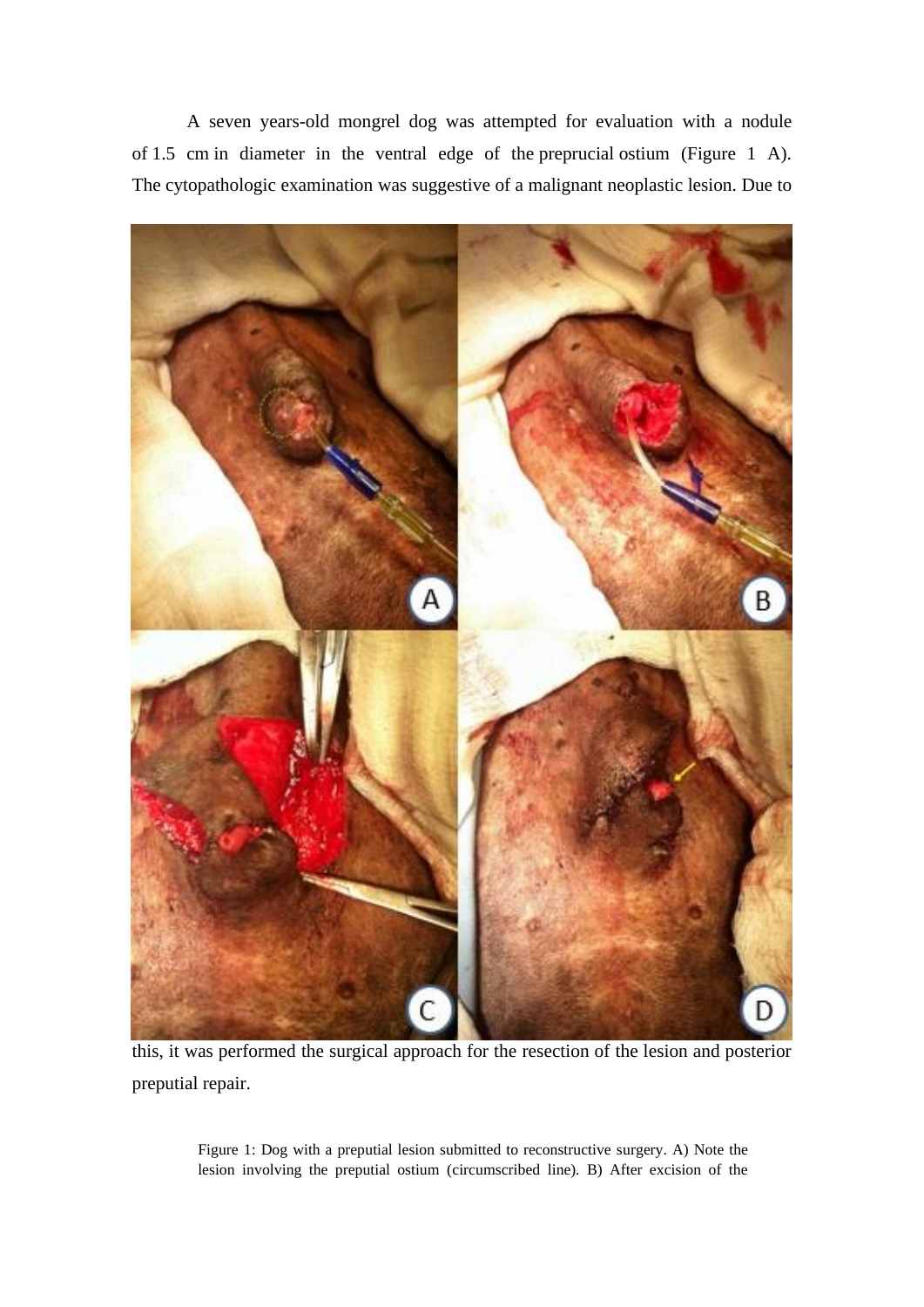lesion. Note the quadrangular full thickness defect. C) After cranial mobilization of the flap. D) Immediate postoperative appearance with reconstruction of the preputial ostium (arrow).

For this, the lesion was submitted to a quadrangular resection with lateral and deep safety margins of 1 cm, including the preputial mucosa, which resulted in a full thickness defect of 3 cm length x 3 cm width. After the lesion resection, the preputial repair was performed by a subcutaneous pedicled advancement flap of 6 cm length x 3 cm width. For this, it were realized two full thickness incisions, both parallel to the prepuce and continuous to the caudal edge of the defect (Figure 1 B). The flap was then mobilized in the cranial direction until cover the entire defect without tension (PAVLETIC et al., 2010).

For the suture of the flap it were realized two simple interrupted suture patterns, respectively, using 3-0 polyglactin 910 in the mucosa and 2-0 nylon in the skin (Figure 1 C). For the preputial ostium repair, the skin of the cranial edge of the flap was sutured to the subjacent mucosa using 3-0 polyglactin 910 in a simple continuous pattern (Figure 1 D).

The animal received at postoperative cephalothin (30 mg/kg, every eight hours), ranitidine hydrochloride (2 mg/kg, every eight hours) and tramadol hydrochloride (4 mg/kg, every eight hours). In addition, the surgical wound was cleaned daily with saline 0.9% and 0.02% chlorhexidine solution.

The surgical wound healing was verified at seven days postoperatively. During this period, it were not verified postoperative complications. In addition, the animal did not present difficulty for exposure and retract the penis or even to urinate. The result of the histopathological examination was consistent with a granulomatous nodular dermatitis.

#### Case Report 2

A 15 years-old german shepherd dog breed was attempted for evaluation with a deep myiasis in the ventral portion of the preputial sheath, without compromising the preputial ostium.

After the debridement of the wound it was verified a full thickness defect of 6 cm in diameter, which was resected and then repaired with a subcutaneous pedicled interpolation flap of 8 cm length x 6 cm width.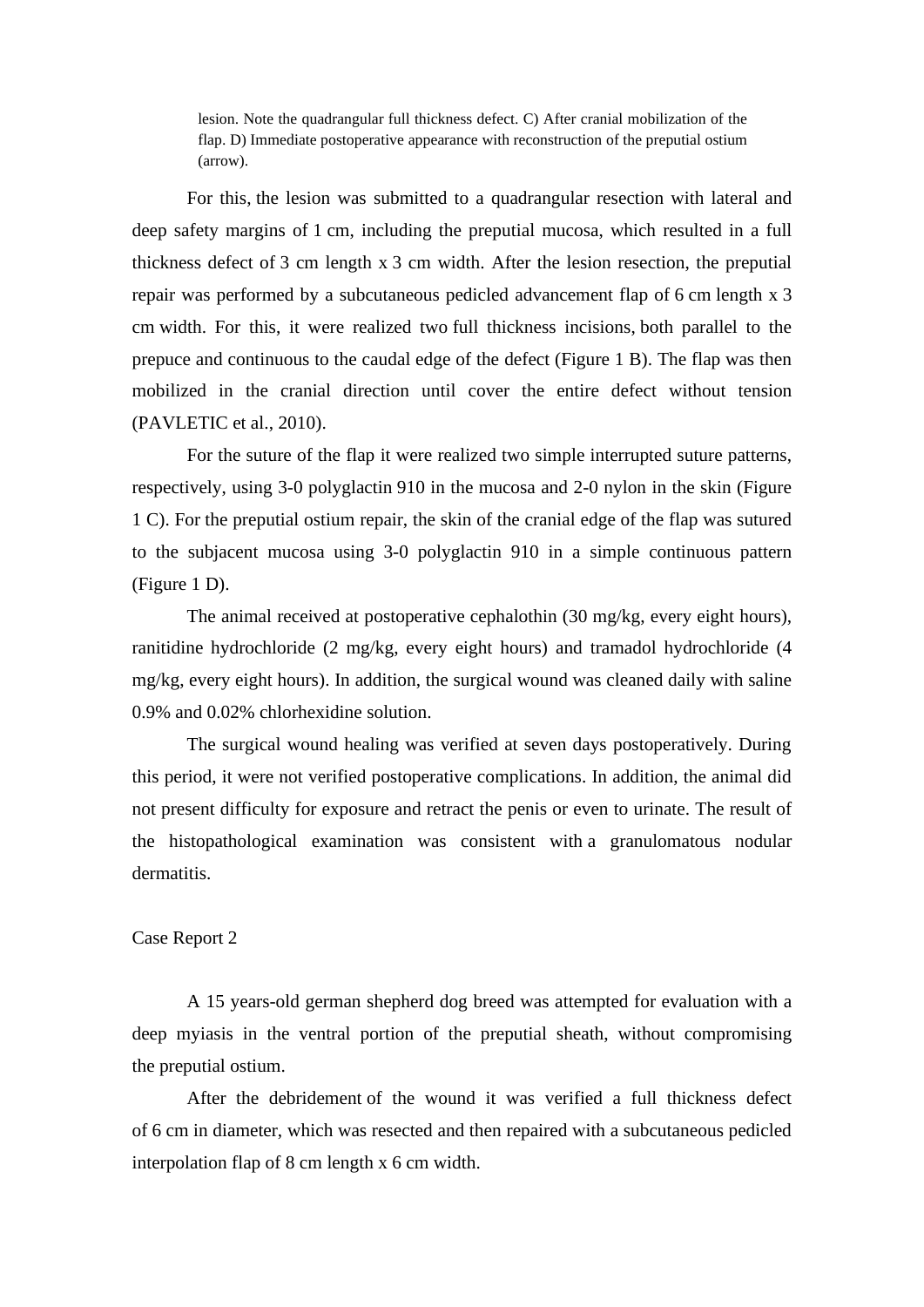For the flap configuration, it were realized two full thickness incisions, both parallel to the prepuce. One of the incisions was continuous to the left caudal apex of the defect. The flap was then mobilized without tension towards the cranial aspect of the defect with a deviation of approximately 90 degrees in relation to the left side of the prepuce (PAVLETIC et al., 2010).

For the suture of the flap it were realized two simple interrupted suture patterns, respectively, using 3-0 polyglactin 910 in the mucosa and 3-0 nylon in the. It was not necessary to repair the preputial ostium.

The animal received at postoperative cephalothin ampicillin (22 mg/kg, every eight hours), metronidazole (40 mg/kg, once a day), ranitidine hydrochloride (2 mg/kg, every eight hours), tramadol hydrochloride (4 mg/kg every, eight hours) and dipyrone (25 mg/kg, every eight hours). In addition, the surgical wound was cleaned daily with saline 0.9% and 0.02% chlorhexidine solution.

The surgical wound healing was verified at 10 days postoperatively. During this period, it were not verified postoperative complications. In addition, the animal did not present difficulty for exposure and retract the penis or even to urinate.

#### **DISCUSSION**

The exposure of the penis secondary to the creation of full thickness preputial defects after the resection of extensive lesions or trauma can results in bleeding and penile necrosis (VOLPATO et al., 2010).

Due to this, the most common indication is the realization of the penectomy associated to prescrotal uretrostomy, which is related to high postoperative morbidity and complications, such as bleeding, infection, suture dehiscence and urethral stenosis (MARTINS et al., 2015). In addition, the procedure can result in severe anemia due to excessive intraoperative bleeding and consequently prolong the postoperative recovery (GAVIOLI et al., 2014).

In fact, both animals reported in the present study showed surgical wound healing in seven to 10 days without complications. This may be justified to the repair of not only the cutaneous defect of the prepuce, but also the repair of the underlying mucosa (PAVLETIC et al., 2010). Do not repair the preputial mucosa could result in infection and necrosis of the above located skin segment due to the exposure of its bed to the urine and other penile secretions (VOLPATO et al., 2010).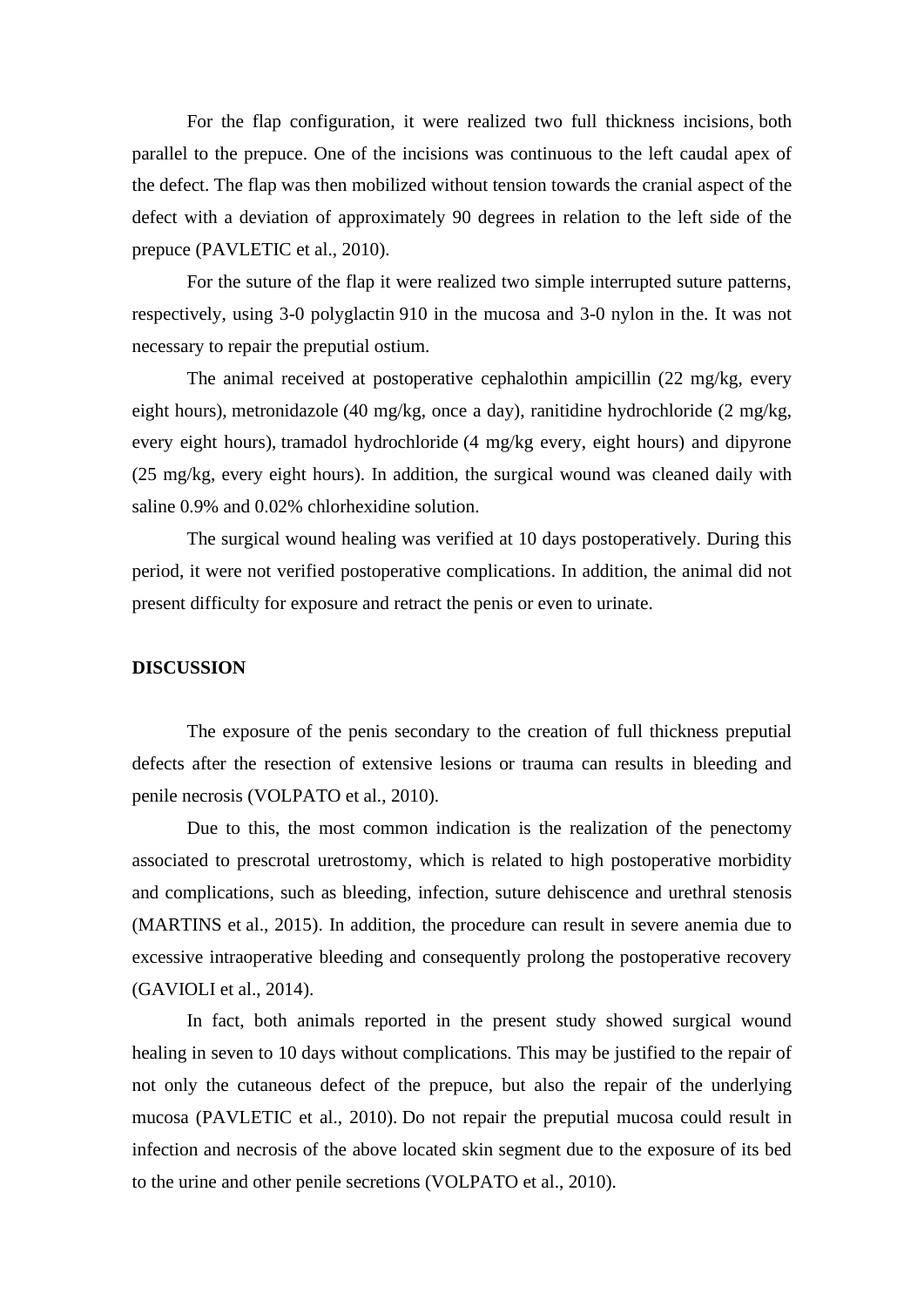In addition, do not repair the preputial mucosa could result in more fibrosis deposition and the adherence of the penis to the newly repaired preputial sheath, which consequently can compromise the penile exposure or retraction (GAVIOLI et al., 2014; MARTINS et al., 2015). In the present study, it was not verified the adherence of the penis to the preputial sheath in both reported cases, since the animals presented adequate exposure of the penis.

The reconstruction of the preputial mucosa was possible due to the characteristics of elasticity and extensibility of the underlying mucosa of the skin donor areas, localized adjacent to the defect (MACHADO & PAPA, 2010). This allowed the mobilization of the mucosa together with the skin located above without tension towards the defect to be repaired (PAVLETIC et al., 2010).

Additionally, the results verified in the present study can be justified by the highly vascularized preputial region that allowed the support of oxygen and nutrients to the subcutaneous pedicled flaps, even obtaining long skin segments in relation to the width of the pedicles (PAVLETIC et al., 2010; SCHEFFER et al., 2013).

Another advantage of the subcutaneous pedicled flap is related to the fact that they can be used to immediately repair the defects newly created, since they are widely available and do not require a granulated bed to allow the tissue healing and the satisfactory overcome of the flaps (PAVLETIC et al., 2010; SCHEFFER et al., 2013), as verified in both reported cases of the present study.

At least, reconstructive techniques for preputial repair can be more aesthetics and less mutilating in comparison to penectomy and, therefore, more accepted by most of the tutors.

#### **CONCLUSION**

Considering the results verified in the present study, we can conclude that the reconstructive techniques preformed in the reported cases may be a viable alternative to penectomy.

#### **REFERENCES**

BURROW, A. A. et al. Acoustics Penile and scrotal urethrostomy in 18 dogs. **Veterinary Record**, v. 25, n. 169, p. 657-665, 2011.